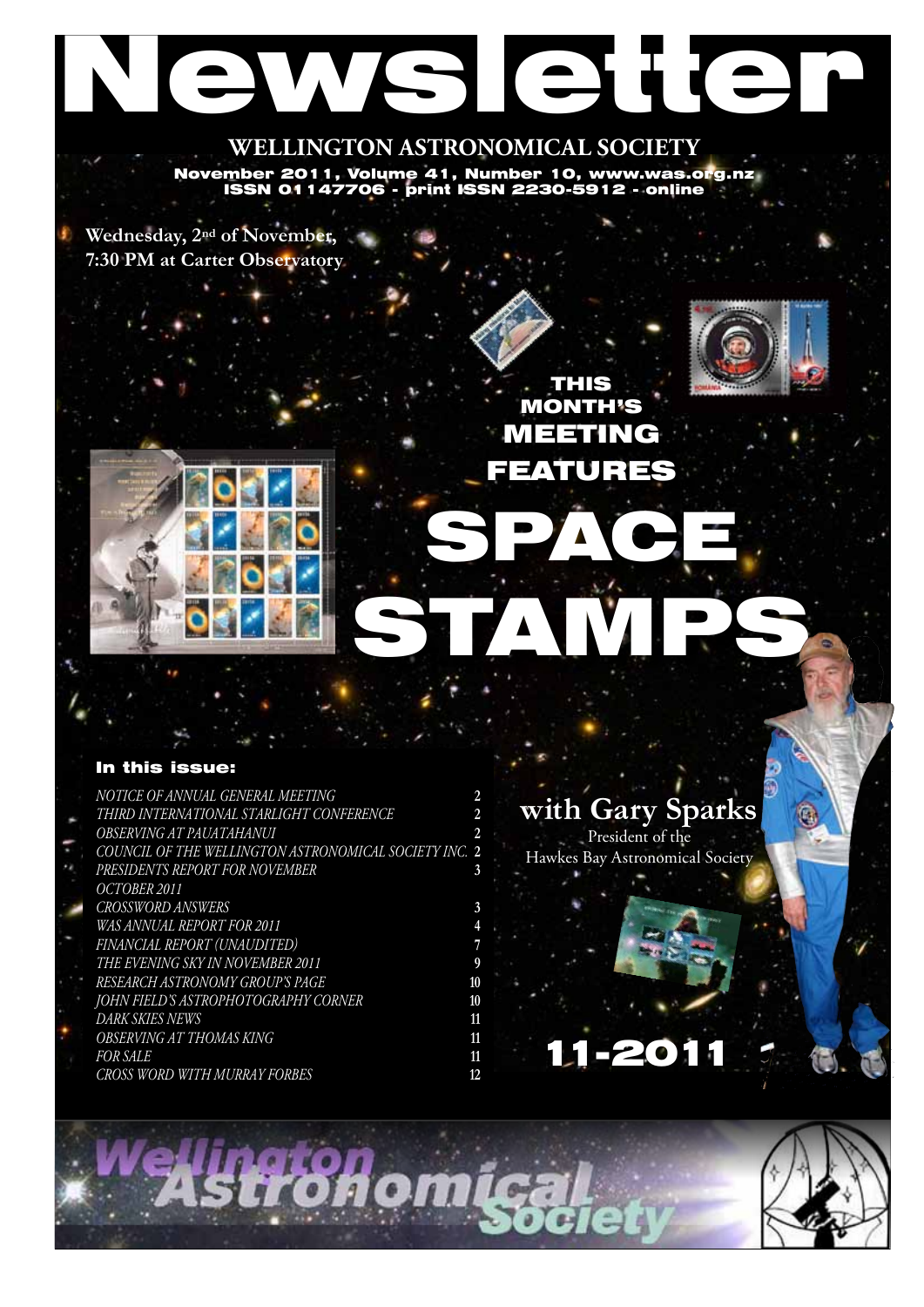

#### Notice of Annual General Meeting

The AGM of WAS will be held at 7:30 pm on Wednesday 2nd November 2011 at Carter Observatory, Kelburn, Wellington.

#### Agenda

- Apologies
- Minutes of 2010 AGM
- President's Report
- Financial Report
- Election of Auditor
- Election of Council
- Election of Life Member
- General Business

**Motion**: *That the ownership of the WAS Dollond Telescope be passed over to Carter Observatory.*

#### Third International Starlight Conference

**The Royal Astronomical Society of New Zealand along with the University of Canterbury are organising and hosting the Third International Starlight Conference. This conference will be held in Tekapo from the 11th to the 13th of June 2012.** 

The conference will be a multi-disciplinary meeting, and contributions will be welcome that not only include scientific and technical aspects of starlight, but also on themes which are educational, cultural, environmental, aesthetic, legal or political. It is hoped to include astro-tourism, Maori astronomy and public outreach through star-gazing. The relationship between stars and the ecology of the nocturnal biosphere will also be discussed.

See **http://starlight2012.org/** and

**http://www.starlight2007.net/** 

for further details.<br>IHIRD INTERNATIONAL STARLIGHT CONFERENCE DEHNCE OF THE OUNE<br>1. 12 AND 13 BINE Y OF THE SHEET SKY AND THE RIGHT TO (<br>2012 – LAKE TEKAPO, NEW ZEAL

#### New WAS Council for 2011-12

Nominations for WAS council were received by the deadline of October 11th and 9 people had been nominated for all the available positions.

They are: **President:** John Talbot; **Vice president:** Gordon Hudson;

**Secretary:** Chris Monigatti; **Treasurer:** Lesley Hughes;

> **Councillors**: Frank Andrews, John Homes, Aline Homes, Bill Parkin; Roger Butland.

As this was the number required for council all those mentioned are elected as the new Council for 2012. As all positions have been filled there will be no nominations from the floor. However there is room for council to co-opt another member if required.

John Homes will remain as Web Master. Vicki Irons will be the Newsletter Editor but not on council.

#### OBSERVING AT PAUATAHANUI

**Novembers observing at Pauatahanui will be on the 19th with a back up day on the 26th November starting at 8pm. If doubtful please ring Chris Monigatti on his mobile 021 890 222 to see if the session is going ahead.**

#### COUNCIL OF THE WELLINGTON ASTRONOMICAL SOCIETY INC.

*President:*  **Gordon Hudson** gordon@kpo.org.nz Ph 04 236 5125

*Vice-President*: **Roger Butland** roger.j.butland@xtra.co.nz Ph 04 478 0419

*Secretary:* **Chris Monigatti** chrismon@xtra.co.nz Mob 021 890 222

*Treasurer:* **John Talbot** john.talbot@xtra.co.nz Ph 04 293 4620

*Newsletter Editor:*  **Haritina Mogosanu** editor@was.org.nz

#### *Committee*

**Frank Andrews** frank.andrews@paradise.net.nz **Chris Monigatti** chrismon@xtra.co.nz Mob 021 890 222

**John Homes** john.homes@actrix.co.nz

**Aline Homes** aline.homes@actrix.co.nz

**Ross Powell** rossalanpowell@gmail.com Ph 04 389 9765

*Positions Outside Council Email newsletter* **Murray Forbes** murray\_forbes@xtra.co.nz

**www.was.org.nz**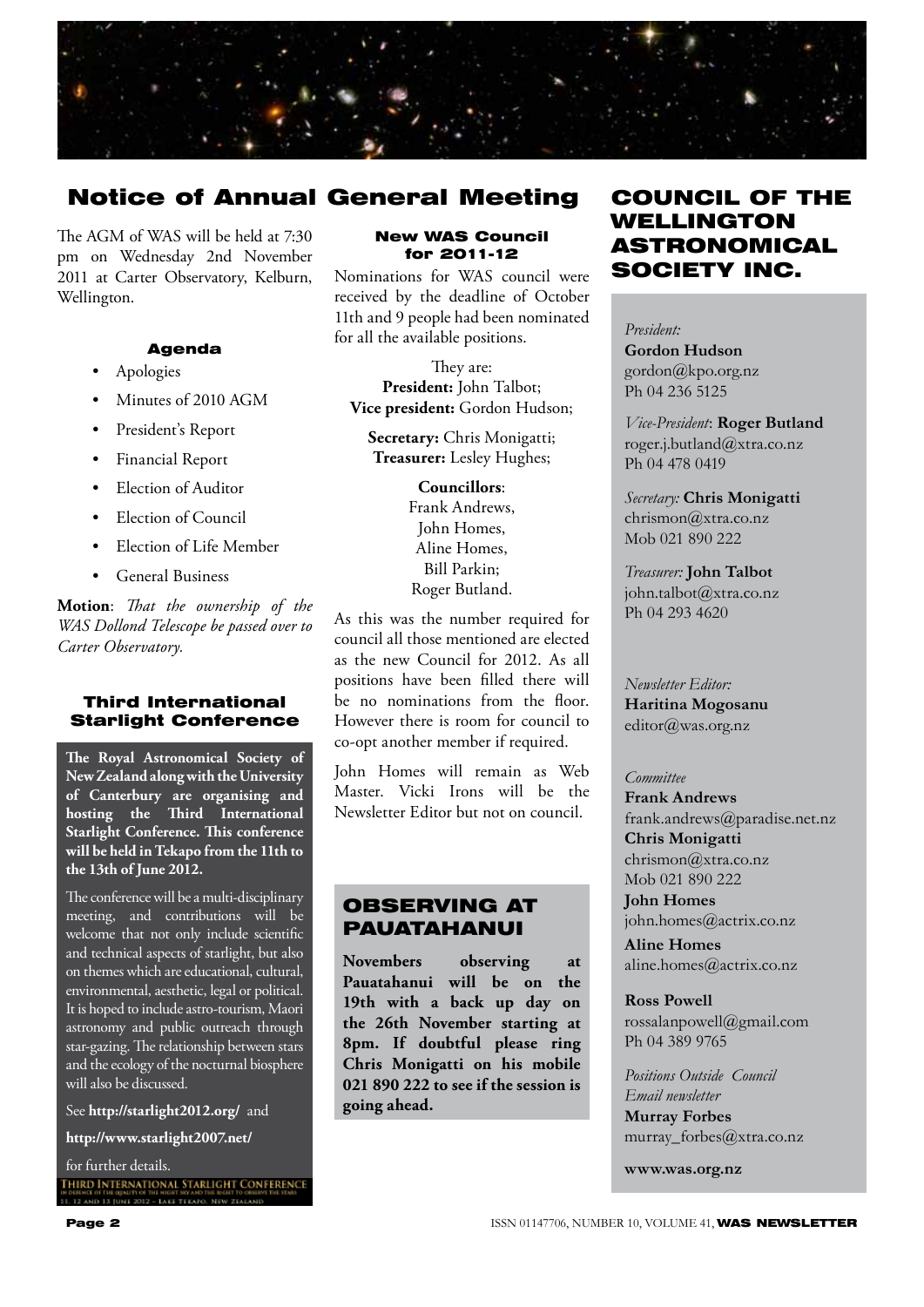

#### Presidents Report for November Coctober 2011

At the November meeting there will be two important items that will need to be discussed.

#### **One is the election of another Life Member and the second is the transfer of ownership of the WAS Dollond Telescope over to Carter Observatory.**

The Dollond telescope sits in a box at Carter Observatory and few members know of it and the fact that it is an historical telescope and perhaps should be displayed. WAS has nowhere it can display this except at Carter Observatory so it may as well be owned by Carter Observatory.

This is a decision that has to be made by the General membership.

**The future placement of the Pauatahanui Observatory still has not been decided however a recommendation by the council would like to see it moved to a school and therefore we would ask the general membership to vote on the likely removal of the observatory from Pauatahanui to a local school.**

On October the 8th at Tawa College WAS "Observed the Moon Day" - an International programme celebrated this year as part of the World Space Week 2011. The weather was not good on the day with heavy cloud and the Moon could only be seen through the cloud.

Also part of the World Space Week was the Hubble IMAX film showing at our meeting on October 5th which was well attended by 75 people, about half who were general public. This film was a first in New Zealand due to license restrictions. The film was spectacular and enjoyed by everyone.

Unfortunately because of Carter safety requirements I was unable to see the

WAS NEWSLETTER VOLUME 41, NUMBER 10, ISSN 01147706 Page 3 Page 3

film as I along with Haritina had to man the front desk while the film was running. From 6pm till 8pm the front desk was run by Lesley Hughes and Bill Parkin and then I took over.

#### **The November meeting will be the WAS AGM and our speaker for this evening will be Gary Sparks from Napier who will be showing us and telling us stories about his Space Stamp Collection**

Gary is the President of the Hawkes Bay Astronomical Society and he runs the Holt Planetarium at Napier Boys High School. This Planetarium is the same as the one that Carter Observatory had which has been sold onto the Northland Astronomical Society and should be opening in the New Year.

Volunteers are still required for assisting at the Carter Cooke telescope on Saturday Nights so if you haven't done so this is your opportunity to help and learn more about observing at Carter.

Put your name down at the next meeting or email the president.



## Crossword answers

#### **Across**

*3. LMC' could be mistaken for a cloud; 6 . H A LLE Y S CO M ET ' a n o m e n leading to the Battle of Hastings (1066); 10. NOON' mid-day; 11. IO' One of the Galilean satellites; 12. SOLSTICE' the longest day;*  14. GALAXY, Andromeda is one; *15. HALO' angels and galaxies both have one; 16. NEAP' tide; 17. SMC' satellite galaxy to the Milky Way; 18. SOHO' satellite observatory*  studying the Sun; 20. MASS, I weight 6 times *less on the Moon, but still have the same ???; 22. VEGA' alpha Lyr; 23. BINARY' a double star; 25. LGM' acronym for aliens; 26. NASA' space agency; 28. CHARON' Pluto's Moon; 29. SUNSPOT' A darker patch on the Sun's surface; 32. ION' an arrested atom; 35. WEST' the Sun sets in this direction; 38. BAR' some spiral galaxies have one; 39. LEO' A lion circling the Earth; 40. COLLIMATION' to align optics accurately; 41. STEADYSTATE' cosmological theory proposed by Fred Hoyle; 44. MARS' God of war; 47. ORION' the hunter; 50. ICE' frozen liquid; 51. COMET' Encke is one; 52. EMISSION' some is in (anagram); 53. DUST' obscures centre of our galaxy; 54. REFLECTION' a mirror will do this to light; 56. CHAOS' Maxwell Smart's nemesis; 58. SAGITTARIUSA' radio source at the centre of the Milky Way;* 

#### **Down**

*1. EARTH' Tellus; 2. PHOTON' light particle; 4. MINORPLANET' asteroid; 5. SOUTH' shout (anagram); 7. ATOM' smallest indivisible piece of a element; 8. SAGAN' astronomy popularizer; 9. TIDE' "... and time wait for no man"; 13. CLEMENTINE' recent lunar surveyor; 14. GAMMARAY' very high energy particle; 19. HORSEHEAD' a nebula; 21. PLASMA' fully ionised gaseous state of matter; 24. NUTATION' a wobble in a planet's polar axis; 27. SUPERNOVA' can be used to indicate distance to a galaxy; 28. CONSTELLATIONS' lions act stolen (anagram); 30. NADIR' opposite to zenith; 31. POLAR' ... bear; 33. GRAVITY' caused by*   $mass$  (Newtonian viewpoint); 34. KIWI, New *Zealander; 36. PLUTO' a Disney character; 37. MATARIKI' signals it's time to start spring planting of kumera; 42. DESDEMONA' small satellite of Uranus, also one of Shakespeare's characters; 43. EUGENIA' asteriod with its own moon; 44. MERCURY' quick-silver planet; 45. ZODIAC' also a small inflated rubber boat; 46. UFO' flying saucer; 48. VENUS' a very cloudy planet; 49. PAULI' predicted the neutrino; 55. GAS' solid, liquid or ...; 57. HST' an orbiting telescope;*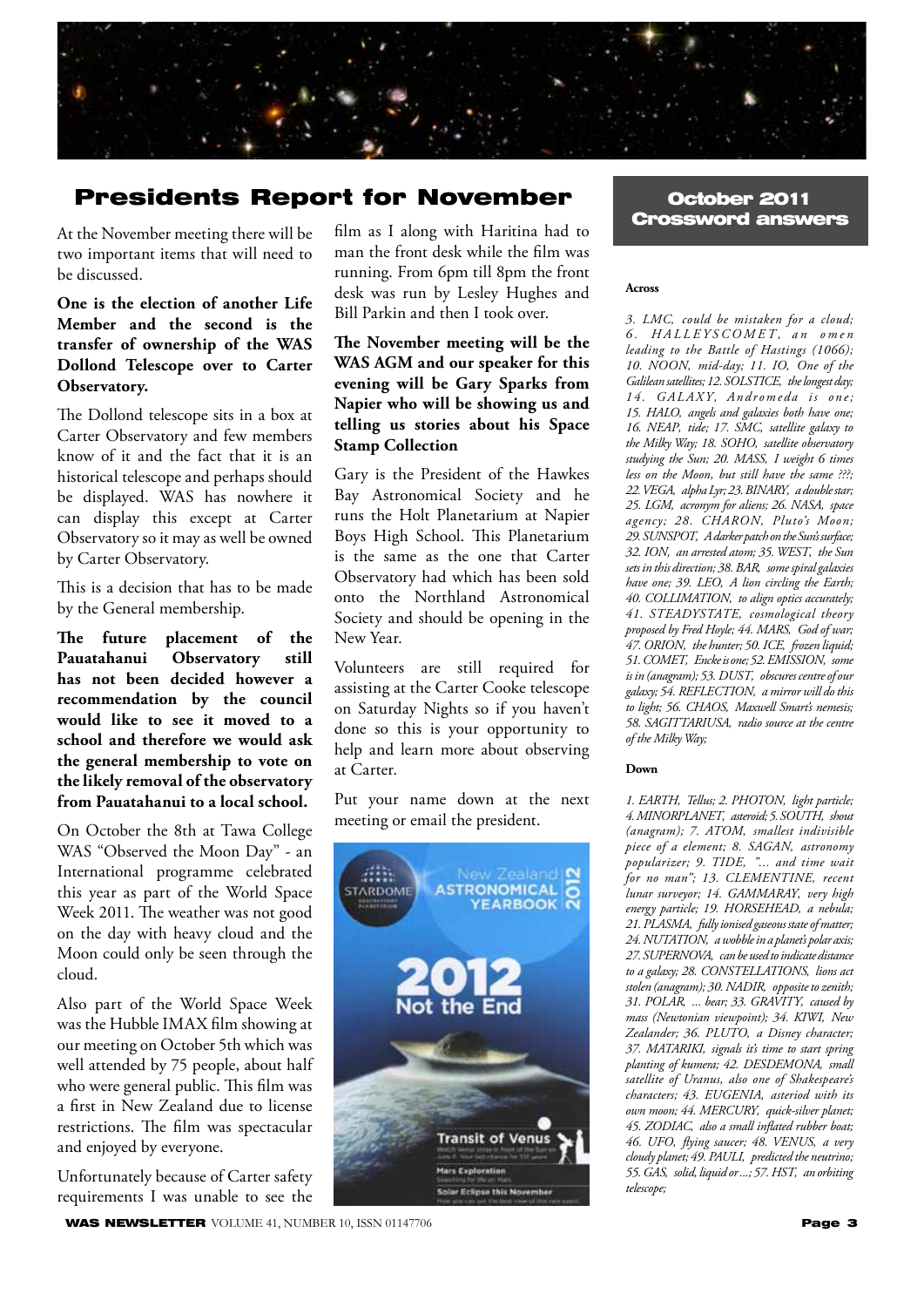

#### WAS ANNUAL REPORT for 2011

The move into Carter Observatory for WAS this year has had, and will continue to have big gains for the Society especially with finances but we also have access to other events that Carter runs but one place we do not have access to is the Planetarium. Following is a copy of the agreement that the WAS council signed in August 2011.

#### MOU between Wellington Astronomical Society and Carter Observatory

**Carter Observatory welcomes the opportunity to host Wellington Astronomical Society (WAS) monthly public meetings. This Memorandum Of Understanding details the agreement between Carter Observatory and WAS. It enables WAS to use Carter for their meetings under the following framework, gratis, and by prior arrangement.**

#### **Namely that:**

**All WAS meeting dates and times must be booked at least 4 months in advance. Carter and WAS honour the times/ dates booked for meetings as agreed by WAS President and Carter team. WAS will give Carter Observatory reasonable notice of any cancellation.**

**WAS will observe Carter's health and safety framework - and in particular, note and abide by Carter's fire and evacuation and lone working policies.**

**WAS will not use Carter for commercial activities.** 

**A WAS member who is a Carterapproved key holder will open**  **and close the building securely for each session. Carter-approved key holders are Gordon Hudson; John Field; Vicki Irons. If this is not possible, WAS will pay for a Carter Observatory Front of House supervisor to open and close the building, and act as fire warden throughout the session.**

**WAS will set up the room and leave it in the way that Carter requires it for use the following day. This includes any/all of Carter's AV equipment used by WAS.**

**All rooms used will be left hygienically clean and tidy, and ready for use by corporate and education guests the following day.**

**Any costs due to damage, breakages, cleaning, and security calls due to alarm activation by WAS members/ keyholder will be met by WAS.**

**WAS members will only use the OMV Exploration Room, kitchen and toilets, and not use the exhibition, the telescopes, and the Pelorus Trust Planetarium.**

**WAS will provide Carter with volunteers for weekly telescope viewing, star parties and other special events, as a 'quid pro quo' for free use of the room.** 

WAS Council agrees to the Terms & Conditions as laid out above.

Council agreed to this MOU agreement in August 2011.

Because WAS hold there meetings at Carter under this agreement it saves us approx \$1000 per year in hiring another venue. We only need to assist Carter in running the Telescope regularly on Saturday evenings which is a small price to pay.

One of the Special events we ran was the Hubble IMax film we showed - in October as part of the International Space Week where the WAS meeting happen to fall in the middle of Space Week. This was run in conjunction with Carter Observatory. Unfortunately this meant we had to postpone our speaker Professor Matt Visser for that meeting. However we will have Matt back next year.

The newsletter is now becoming manageable with most people now receiving the newsletter by email. This has a lot of advantages for us in that it is cheaper and more convenient. If we are to print and post newsletters someone has to pick it up from the printer fold and put into envelopes put a stamp on it and take it to the Post Office. Someone also has to print out the names on envelopes. They have to be picked up by the person doing the posting. Then we have to buy envelopes. The saving by not having to do this is considerable also the time involved.

You may well ask if we are saving so much money where is it all going. This will be answered by our Treasurer who will show you where the money comes and goes with his Annual Financial Report. John Talbot has done a lot of investigation into the WAS accounts.

I am disappointed with the number of volunteers we get for assisting with the Carter Observing on Saturday nights with the same eight helping out each observing evening. Remember we are doing this as our repayment for the use of Carter Observatory for our meetings.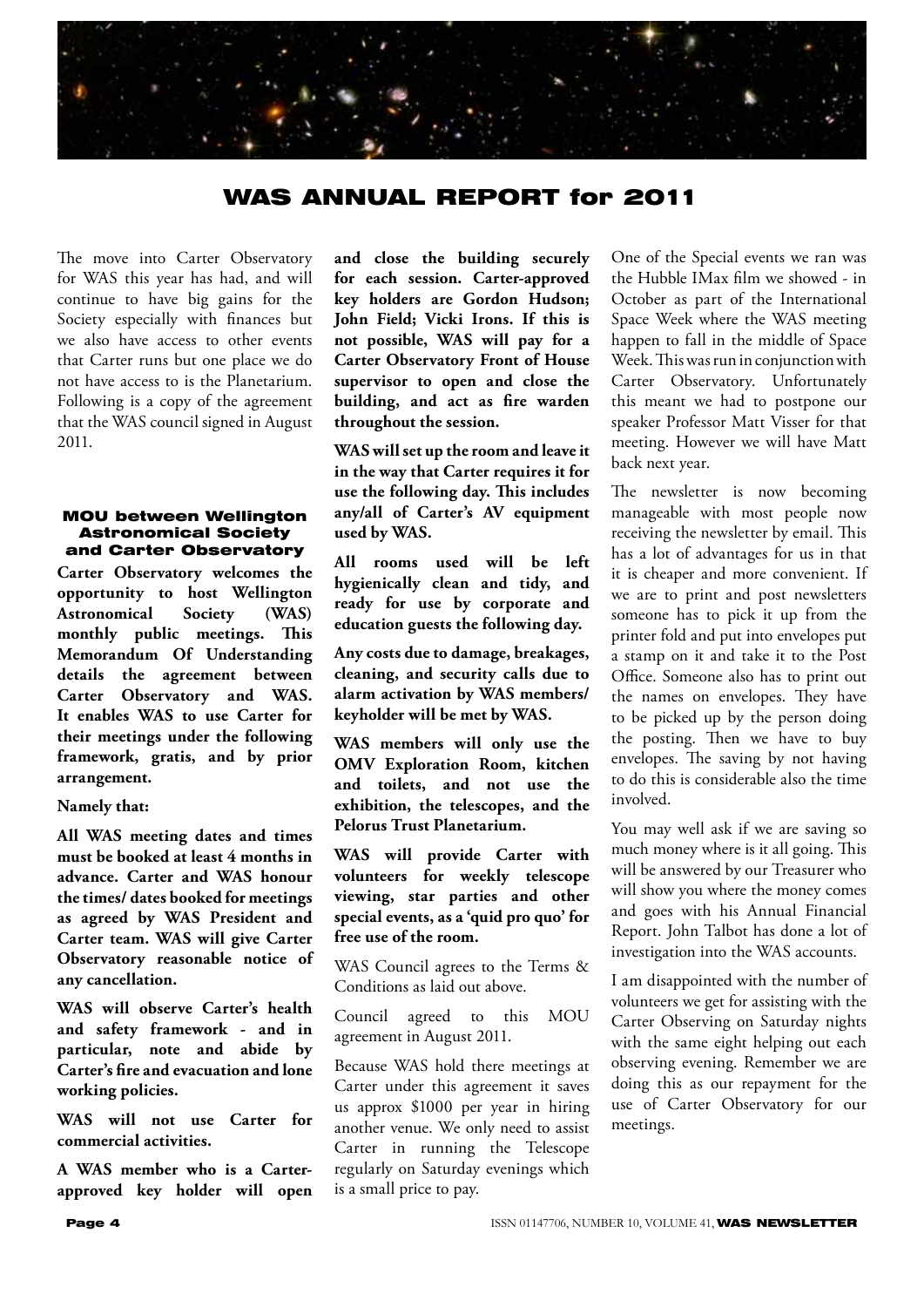

#### Attendance Record

This year we have had 16 new members join the society.

Unfortunately we have had 11 either resigned or lapsed in paying subs.

Total number of paid up members is 79.

Average number of members attending meetings as about 30.

#### WAS Research Group

The group held monthly meeting an hour before the main meeting each month with an average attendance of 10 members but we have had up to 15 attending. This is a very informative group where members tell us about what they are doing in the research field and John informs us of upcoming events in the occultation sector while Aline tells us of events to observe and report on other events in the Variable Star sector. John Field is starting up as group of DSLR observers with everyday cameras.

Murray Forbes is teaching us Variable Star Research and analysis.

Progress has been slow in regards to the possible moving of our observatory at Pauatahanui but it is something I and the council would like to have resolved this summer. The observatory does not get anywhere the amount of use that perhaps it should and if the moving of it to Tawa College goes ahead I know it will get a lot more use. Several members have already mentioned this to me.

Pauatahanui is a reasonably dark sky but is not very accessible unless you have a vehicle also there are no facilities there at all.

The ST7 Camera that is owned by WAS and is in my care and use - well it was in use until it developed a fault about a month ago.

The computer could not connect to the camera for some reason. Roger Butland brought his computer around which is running the same software but a later version but that would not connect to the camera. The camera has gone to our Electronic expert John Priestly in Waitara to see if he can sort it out. An email to SBig in the USA can only suggest that we reinstall the Drivers. However they do say that there are parts still available for that camera.

#### WAS Equipment

WAS owns 7 dobsonian telescopes plus one old C8 plus the ST7 CCD Camera plus the Observatory at Pauatahanui. Haritina is using the WAS Questar telescope and the WAS occultation timing equipment is up at Carter Observatory to be used at the Ruth Crisp Boller & Chivens telescope.

The Dobsonians are all out on loan and we try to rotate them as often as we can. If someone wants to borrow

#### November 2010

The new WAS council was elected and looked very much like the previous council

David MacLennan was our speaker for our last AGM and his talk was Next Steps in Mars Exploration. November observing was cancelled because of cloud.

#### December 2010

Frank Andrews presented his well run talk The Star of Bethlehem only this time the talk was on DVD whereas last



year it was on an overhead projector so this time there was a lot more images.

Observing at Pautahanui was clouded out yet again. The observatory does not



one of the Dobsonians they should contact the secretary.

The Dollond telescope will be passed on to Carter Observatory.

The Tony Dodson telescope is in pieces in my workshop and is to be rebuilt but we need a new plastic tube for this 8" Newtonian telescope.

get much use with cloud nearly every month. The barbecue set down for Dec 11th was rained out and cancelled.

Even the Lunar Eclipse on Dec 21st was clouded out.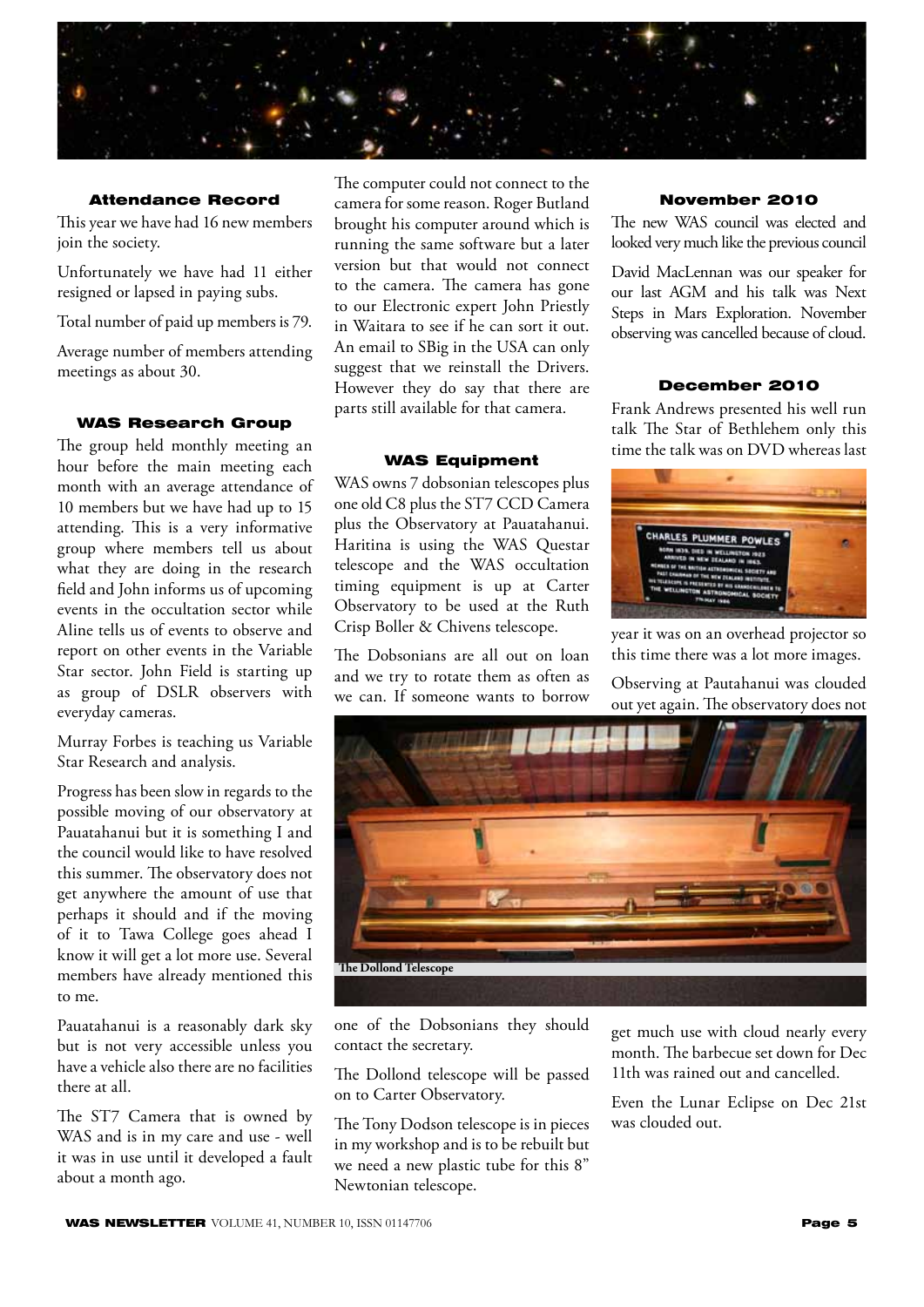

#### February 2011

We do not have a meeting in January so at our first meeting of the year we showed a DVD from Chris Monigatti's collection: Palomar The building of the Observatory this was a fascinating film and quite long at 1hr 26min. Both observing evenings set down for the 5th & 12th of Feb were clouded out and cancelled.

#### March 2011

Haritina our newsletter editor travelled to the Utah Desert in February to attend the Mars Desert Research Station and live for two weeks in a Mars simulation environment. She presented to us her time and travels of this event and the Research she was involved in this Mars like station.

The observing at Pauatahanui had the first night the 5th March cancelled because of cloud but the following week of the 12th March was clear but only a couple of people showed up.

#### April 2011 Global Astronomy Month

Roland Idaczyk was our presenter for this month's talk called Our Changing View of Saturn this talk had two parts to it the first part outlined important Milestones in the history of observing the planet and the second focussed on the ring system with some of the more recent discoveries. Great talk.

Roland also presented this talk to Tawa College on Saturday 2nd this consisted with the event Saturn Watch. The following Saturday the 9th was Global Star Party Night and Haritina presented her talk 'Can Kiwis help Colonise Mars' this was also at Tawa College.

Stargazers Astro Camp was held on the 8th 9th & 10th at Tatum Park near Levin. The Friday and Saturday were both clear days and nights. Many talks were presented to the 30 people attending several of which were WAS members. Hari and I had to leave Tatum Park early for her talk at Tawa College before we went into Hari's talk we watched the ISS pass overhead.

Pauatahanui Observing was again clouded out.

#### May 2011

This month we ran another of Chris's DVD's this one Telescope Hunting the Edge of Space this proved to be a very popular meeting with a large number of members turning up.

Even the observing at Pauatahanui was most successful with 10 people turning up.

The RASNZ conference was held in Napier on 27th to 30th May and this was the most successful conference we have attended for many years with many of our member attending.

#### June 2011

Peter Read the People's Astronomer was the topic for this month which Gordon Hudson presented this was a stretched out version of the RASNZ presentation I did at Napier at the end of last month. Observing was again cancelled on both nights because of cloud.

#### July2011

Lunar & Matariki Calendar was the title of Frank's presentationwhich was most informative. The Lunar Calendar looked at the Origin to measure Time and then how it harmonised with the Solar Calendar. Matariki was an example of the process.

Both observing evenings were clouded out.

#### August 2011

The Square Kilometre Array was this months talk by Dr Melanie Johnston-

Hollitt from Victoria University. She did her PhD in radio astronomy at CSIRO and ATNF in Australia. This talk created a lot of interest especially where a decision is about to be decided as to whether NZ will be a partner in this venture. The observing this month was clear - and a number of our members turned up at the Pauatahanui observing site. This month we also had a snow storm the first in the Wellington area since 1995. Looked great but was very cold.

#### September 2011

This month we ran another of Chris's DVD's this one The Journey to the Edge of the Universe - The Ultimate Cosmic Journey. Again this was very popular with a good turnout of members.

Pauatahanui was again clouded out on both nights.

#### October 2011

This month was World Space Week and the WAS was asked by Carter Observatory if it would run the special Hubble IMax film as our meeting fell in the middle of World Space Week.

We agreed to do this but it meant having to cancel our scheduled speaker Professor Matt Visser.

The film was spectacular and well attended with 75 people many of whom were general public.

Observing was cancelled again this month because of cloud.

#### November 2011

This month Gary Sparks will present his talk on Space Stamps and his commitment to collecting such a fantastic collection. Gary comes to us from Napier where he runs the Holt Planetarium at the Napier Boys High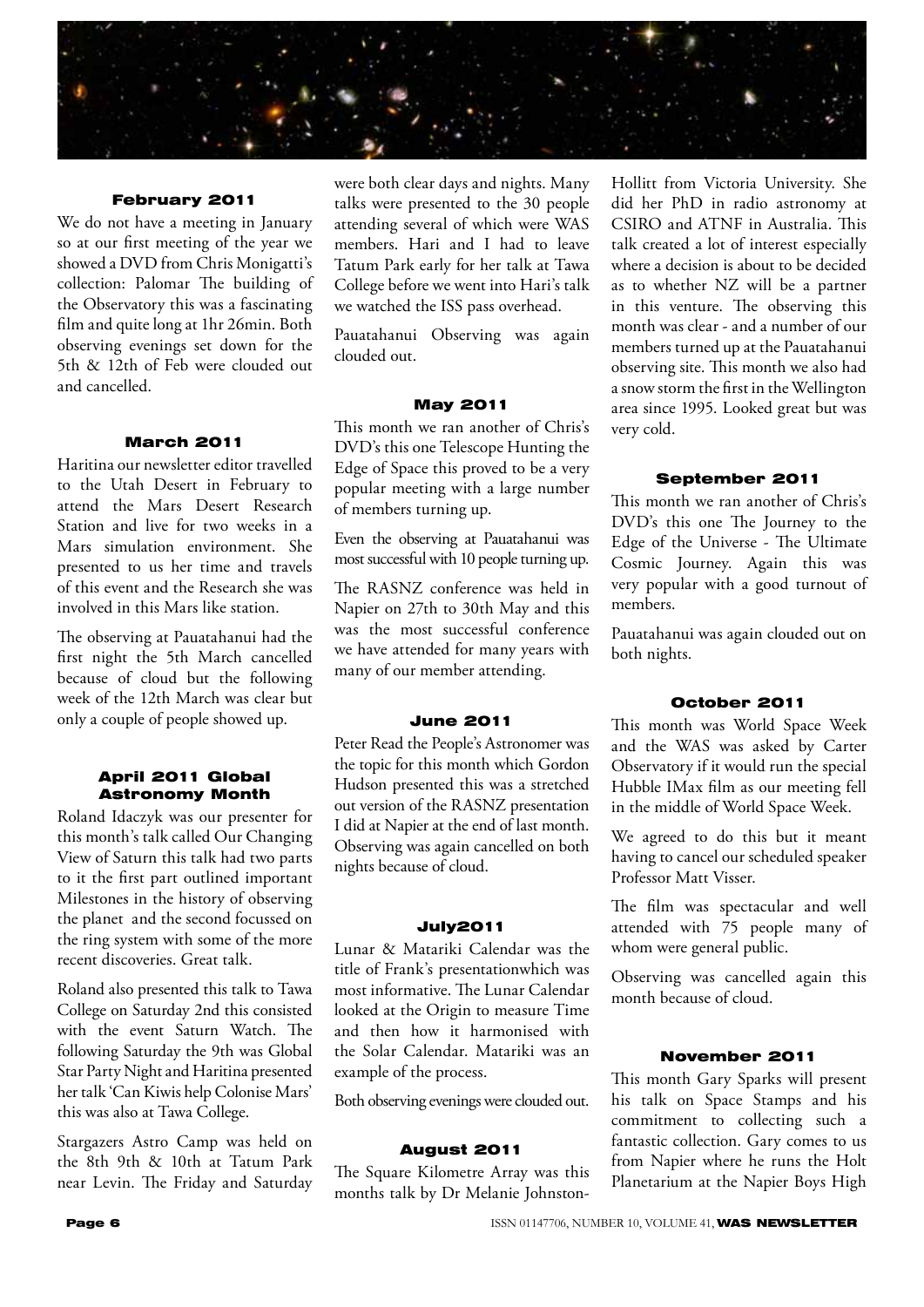

School and he is also president of the Hawkes Bay Astronomical Society.

#### Acknowledgements

I would like to thank the out-going committee for their help and support for the last year although the next committee looks similar.

Thank you Ross for running the Thomas King Observatory on Friday evenings when you were available and our secretary. Unfortunately Ross resigned as secretary in July.

I would like to thank the volunteers who help each Saturday evening to run the 9.75" Cooke Refractor at Carter and I hope this will continue.

Thank you Murray for the great Crossword you supply to us each month.

Chris Monigatti has been running the Pauatahanui observatory when we have fine weather for the events which was not very often, thanks for doing that.

John Homes who has been looking after the Web page.

John Talbot who is our most accomplished treasurer and John mostly runs the Research Group meetings which I assist with.

Thank you to Bill & Lesley for looking after the supper every month.

A big thank you to Haritina for putting together the newsletter each month and making such a wonderful job of it.

*Gordon Hudson*

President 2011

#### Financial Report (Unaudited)

**A full copy of the financial report is available on the WAS web site at http://was.org.nz/01join.html**

**The following is an abbreviated unaudited statement.**

| <b>Wellington Astronomical Society Incorporated</b> |                    |                    |
|-----------------------------------------------------|--------------------|--------------------|
| For year ended 31 August 2010                       |                    |                    |
| <b>INCOME:</b>                                      | 2011               | 2010               |
| <b>Total Income</b>                                 | \$3,861            | \$5,421            |
| <b>EXPENDITURE:</b>                                 |                    |                    |
| Depreciation                                        | \$2,484            | \$2,341            |
| <b>Operating costs</b>                              | \$1,597            | \$3,864            |
| <b>Total Expenditure</b>                            | \$4,081            | \$6,204            |
| Net Surplus/(Deficit)                               | (\$220)            | (\$783)            |
| <b>Statement of Movement in Members Funds</b>       |                    |                    |
|                                                     | 2011               | 2010               |
| Members Funds Opening Balance                       | \$20,302           | \$21,085           |
| Net Surplus/(Deficit)                               | (\$<br>220) (\$    | 783)               |
| Members Funds Closing Balance                       | \$20,082           | \$20,302           |
|                                                     |                    |                    |
| <b>Bank Accounts</b>                                | 2011               | 2010               |
| Cheque                                              | \$4,031            | \$2,121            |
| Simple Saver<br><b>Total</b>                        | \$5,238<br>\$9,269 | \$5,096<br>\$7,217 |
| For year ended 31 August 2010<br><b>INCOME:</b>     | 2011               | 2010               |
|                                                     |                    |                    |
| <b>Total Income</b>                                 | \$3,861            | \$5,421            |
| <b>EXPENDITURE:</b>                                 |                    |                    |
| Depreciation                                        | \$2,484            | \$2,341            |
| Operating costs                                     | \$1,597            | \$3,864            |
| <b>Total Expenditure</b>                            | \$4,081            | \$6,204            |
| Net Surplus/(Deficit)                               | (\$220)            | (5783)             |
|                                                     |                    |                    |
| Statement of Movement in Members Funds              |                    |                    |
|                                                     | 2011               | 2010               |
| Members Funds Opening Balance                       | \$20,302           | \$21,085           |
| Net Surplus/(Deficit)                               | 220) (\$<br>(S     | 783)               |
| Members Funds Closing Balance                       | \$20,082           | \$20,302           |
| <b>Bank Accounts</b>                                | 2011               | 2010               |
| Cheque                                              | s.<br>4,031        | s.<br>2,121        |
| Simple Saver                                        | \$5,238            | \$.<br>5,096       |
| Total                                               | \$9,269            | 57.217             |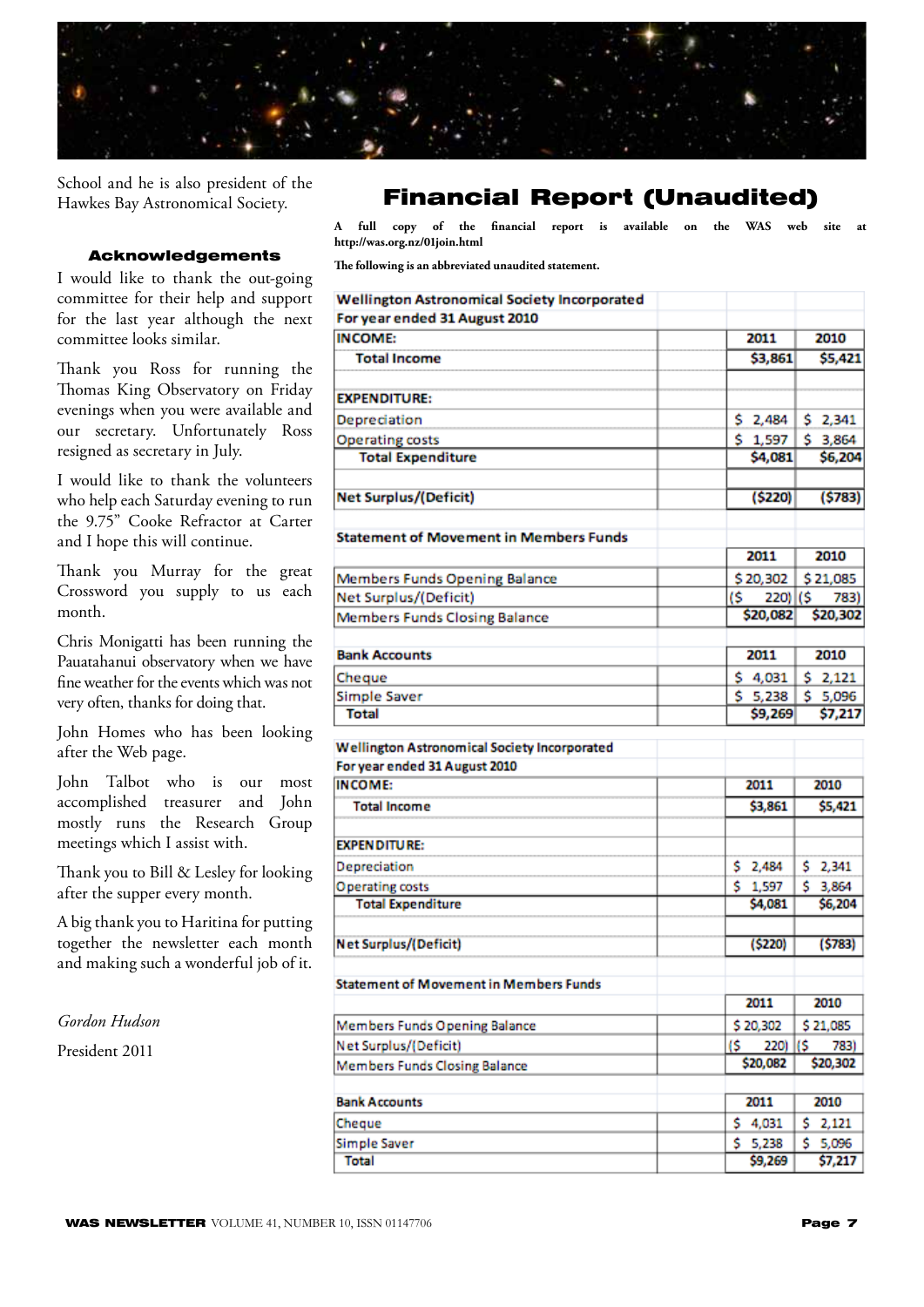



Evening sky in November 2011

To use the chart, hold it up to the sky. Turn the chart so the direction you are looking is at the bottom of the chart. If you are looking to the south then have 'South horizon' at the lower edge. As the earth turns the sky appears to rotate clockwise around the south celestial pole (SCP on the chart). Stars rise in the east and set in the west, just like the sun. The sky makes a small extra clockwise rotation each night as we orbit the sun.

Venus appears in the southwest soon after sunset and sets two hours later. Mercury is near Venus appears in the southwest soon after same and sets the northeast sky at dusk, shining with a<br>Venus for the first half of the month. Jupiter is midway up the northeast sky at dusk, shining with a steady golden light. It is due north at midnight and sets around 5 a.m. The Milky Way is wrapped steady golden light. It is due north at midnight and sets around 5 a.m. The willy truly to independent around the horizon. It is low in the west and south sky early in the night. As the western portion sets the eastern part comes into view. Along with it rise Sirius, the brightest star, twinkling like a<br>sets the eastern part comes into view. Along with it rise Sirius, the brightest star, twinkling like a diamond, Orion (containing 'The Pot'), Taurus and the Pleiades/Matariki star cluster. The Pointers alamond, Orion (containing The Pot), Taulus and the Heladesmialant star station. The Context Square of Pegasus with the Andromeda galaxy nearby.

-<br>Chart produced by Guide 8 software; www.projectpluto.com. Labels and text added by Alan Gilmore, Mt John Observatory of the<br>University of Canterbury, P.O. Box 56, Lake Tekapo 7945, New Zealand. www.canterbury.ac.nz

Nov. 15 at 10 p.m.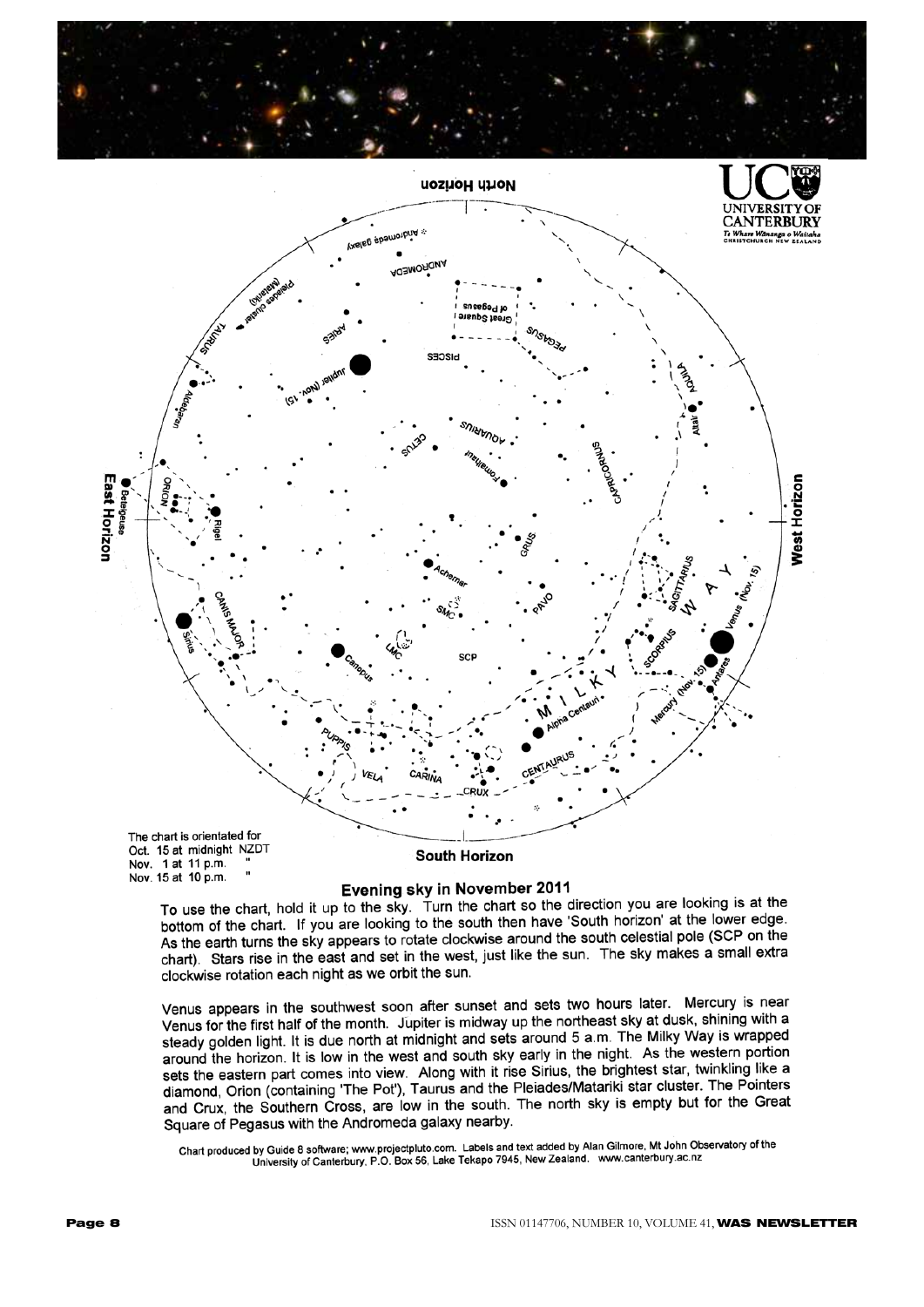

#### The Evening Sky in November 2011



Brilliant silver Venus appears in the southwest soon after sunset and sets about two hours later. Mercury is above and left of Venus till mid month. Then it slides into the twilight as it passes between Earth and Sun. Neither planet is impressive in a telescope. Mercury is always small. So is Venus for several more months as it is on the far side of the sun. Now it is 230 million km from us.

Venus and Mercury pass by orange Antares in the second week of November. Antares marks the heart of Scorpius. The scorpion's tail points up toward the zenith, like a back-tofront question mark. The tail is 'the fish-hook of Maui' in Maori star lore.

Jupiter appears in the northeast soon after sunset, shining with a steady golden light. Binoculars and small telescopes will show Jupiter's brightest moons on either side of the planet, swapping sides from night to night. Jupiter is around 600 million km away from us now. There is an old unreliable rule that stars twinkle and planets don't. It works for Jupiter. The planet's disk blurs the air's twinkling effect.

Canopus, in the southeast, is the second brightest star in the sky. It moves eastward and upward during the night as the stars appear to circle clockwise around the south celestial pole, SCP.

Canopus is 300 light years\* away. Seen up close it would be 13 000 times brighter than the sun.

Sirius rises in the east around dusk. When low in the sky it is shining through a lot of air. The air breaks

its white light into colours so Sirius twinkles like a diamond. It is the brightest star both because it is relatively close, nine light years away, and 23 times brighter than the sun.

Left of Sirius in the late evening is the constellation of Orion, with 'The Pot' at its centre. Rigel, a bluish supergiant star, is directly above the line of three stars; Betelgeuse, a redgiant star, is straight below. Left again is orange Aldebaran. It is at one tip of a triangular group called the Hyades cluster. The Hyades and Aldebaran make the upside down face of Taurus the bull. Still further left is the Pleiades or Matariki star cluster, also called the Seven Sisters, Subaru and many other names. Six stars are visible to the eye; dozens are seen in binoculars.

The Milky Way is low in the sky, visible around the horizon from the northwest, through south into the eastern sky. The broadest, brightest part is in Sagittarius, to the right of the Scorpion's sting. The Milky Way is our edgewise view of the galaxy, the pancake of billions of stars of which the sun is just one. The thick hub of the galaxy is 30 000 light years away in the direction of Sagittarius.

Low in the south are the Pointers, Beta and Alpha Centauri, and Crux the Southern Cross. In some Maori star lore the bright southern Milky Way makes the canoe of Maui with Crux being the canoe's anchor hanging off the side. In this picture the Scorpion's tail can be the canoe's prow and the Clouds of Magellan are the sails. Alpha Centauri is the closest nakedeye star; 4.3 light years away.

WAS NEWSLETTER VOLUME 41, NUMBER 10, ISSN 01147706 Page 9 The Clouds of Magellan, (LMC and SMC), high in the in the southern sky, are two small galaxies about

160.000 and 200.000 light years away, respectively. They are easily seen by eye on a dark moonless night. The larger cloud is about 1/20th the mass of the Milky Way galaxy, the smaller cloud 1/30th. That's still billions of stars in each. The globular star cluster 47 Tucanae appears near the SMC but is 'only' 16 000 light years away. Globular clusters are spherical clouds of stars many billions of years old.

Very low in the north is the Andromeda Galaxy, easily seen in binoculars on a dark night and faintly visible to the eye. It appears as a spindle of light. It is similar in shape to our galaxy but a little bigger and nearly three million light years away.

Mars (not shown) is in the morning sky. It rises in the northeast after 3 a.m. It has an orange-red tint. In November it passes by Regulus, the brightest star in Leo. Regulus is white and a little fainter than Mars.

*\*A light year (l.y.)is the distance that light travels in one year: nearly 10 million million km or 1013 km. Sunlight takes eight minutes to get here; moonlight about one second. Sunlight reaches Neptune, the outermost major planet, in four hours. It takes four years to reach the nearest star, Alpha Centauri.*

Notes by Alan Gilmore, University of Canterbury's Mt John Observatory, P.O. Box 56, Lake Tekapo 7945, New Zealand. www.canterbury.ac.nz, 110410

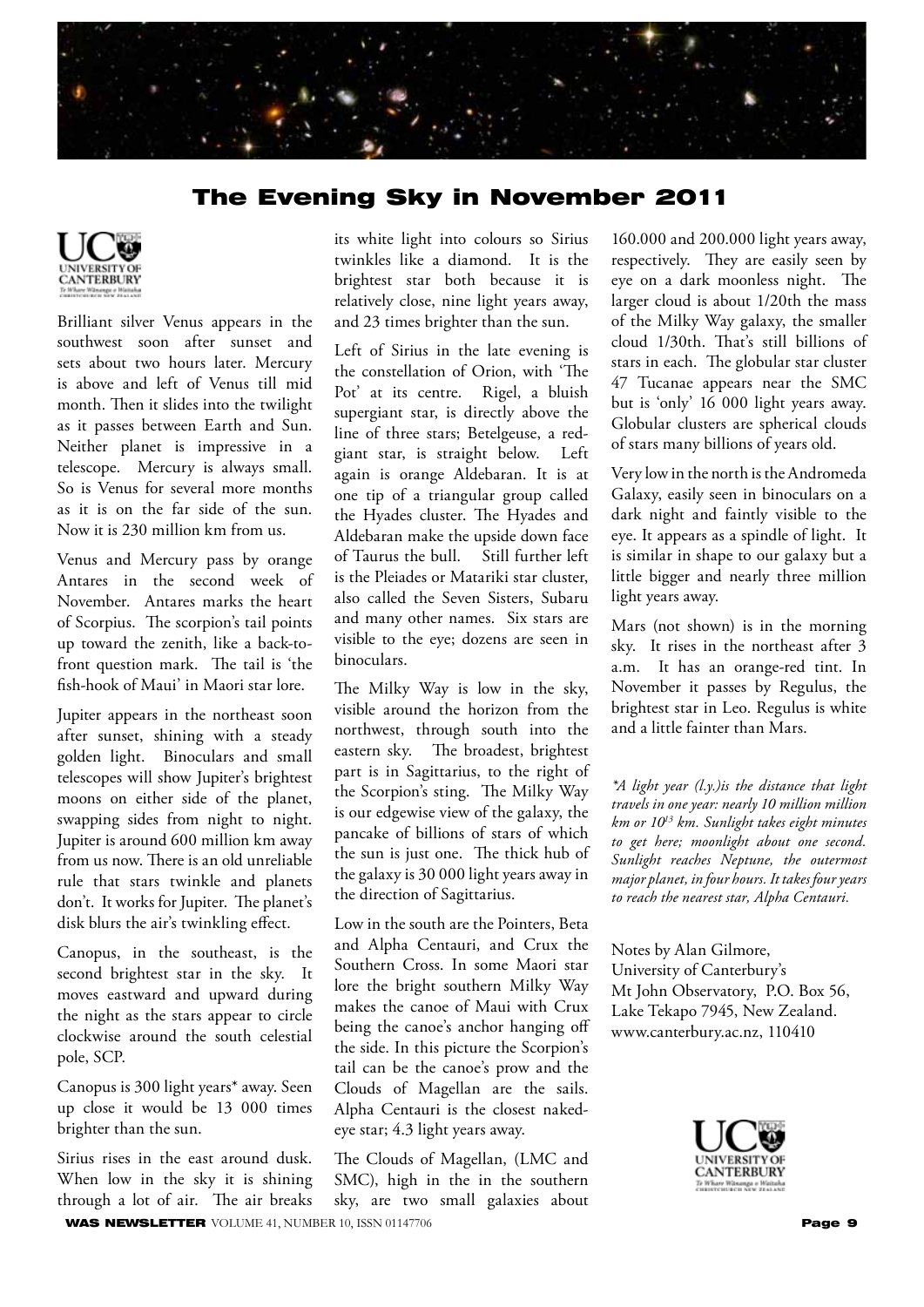

#### Research Astronomy Group's Page

#### **The main areas we have decided to focus on are Variable Stars and Occultations. Many of the group already observe one or both.**

Murray Forbes is leading the Variables group and set us home work to map and locate a known eclipsing binary variable star RS Cha (Chameleon) also known s Tycho 9403-1987-1 at RA 8:43:12, Dec -79:04. This should be visible above 0 deg altitude year round so is not season dependant. John Talbot is leading the Occultation group and is publishing predictions for the Wellington area on our web site at http://was.org.nz/01Occs.html.

These include both Lunar events that should be visible in a 6 inch telescope and Minor Planet events that may be a bit dimmer but which have high probability of being seen. Even if you do not have recording equipment it can be fun in the evening to observe a star disappearing behind the dark edge

of the moon during the first half. Or if you like getting up real early and want a harder challenge try for some bright reappearances during the second half of the cycle.

#### *The Research group meets each month at 6:30pm before the main meeting.*

Please feel free to come along and join in if you are interested. This is also a good time to bring along that telescope or observing problem you may have for discussion.



**The Lagoon Nebula. (M8) Image by John Field (text courtesy of Wikipedia)**

**The \*Lagoon Nebula\* (catalogued as \*Messier 8\* and as \*NGC 6523\*) is a giant interstellar cloud in the constellation Sagittarius. It is classified as an emission nebula and as an H II region.**

**The Lagoon Nebula is estimated to be between 4,000-6,000 light years from the Earth. In the sky of Earth, it spans 90' by 40', translates to an actual dimension of 110 by 50 light years. Like many nebulas, it appears pink in time-exposure** 

**color photos but is gray to the eye peering through binoculars or a telescope, human vision having poor color sensitivity at low light levels. The nebula contains a number of Bok globules (dark, collapsing clouds of protostellar material), the most prominent of which have been catalogued by E. E. Barnard as B88, B89 and B29.**

**Image taken with a Canon 1000D through a Skywatcher ED 80 mm f7.5 refractor at ISO 800 10 x 4 minute exposures. Scope and camera mounted on a Skywatcher NEQ6 ProMount.**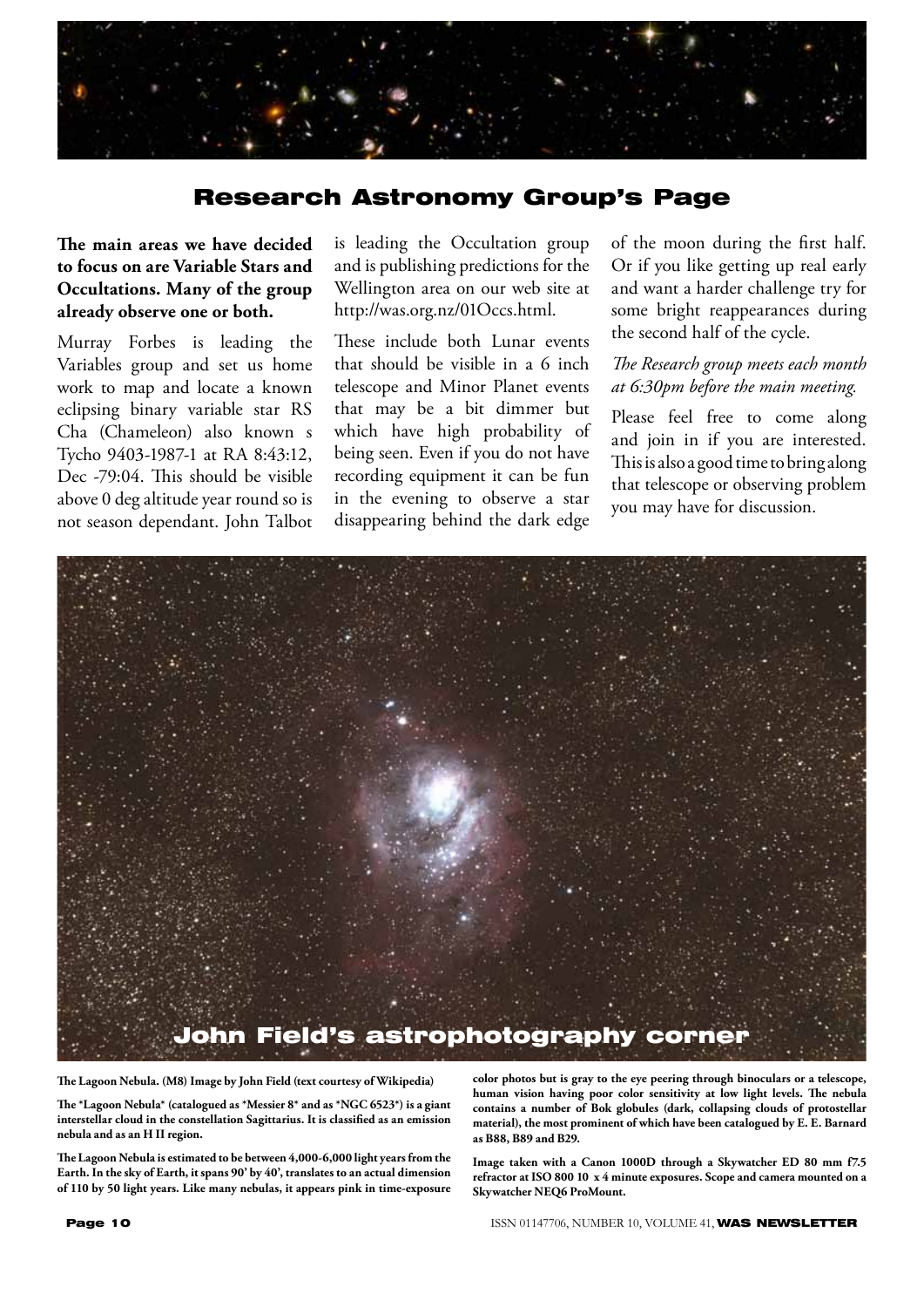

#### Dark Skies News

The International Dark-Sky Association has awarded the United Kingdom's Exmoor National Park the designation of International Dark Sky Reserve on 08 October at the 11th European Symposium for the Protection of the Night Sky.

Located on the southwest coast of England in Somerset and Devon Counties, Exmoor enjoys the darkest skies in the nation yet offers relatively easy access from urban hubs.

The Exmoor National Park Authority (ENPA) has been incorporating dark sky protection into its planning policy since 2005. Dark sky awareness bloomed in 2009 with a variety of programs on astronomy and conservation held during UNESCO's International Year of Astronomy. Local communities have been invited to get involved and offer feedback. Many residents, including business owners, are passionate advocates for the designation.

The park hopes its designation and astronomy programs will be a popular draw for tourists.

The IDSReserve designation extends protection over a vast area. A buffer system of tiered lighting requirements surrounds a core area of astronomical significance. This elaborate designation requires widespread cooperation from multiple parties.

In Exmoor, the 31 square miles (81 square kilometers) of core zone were chosen to minimize human habitation but to maximize open land access and points of interest. The mostly moorlike land of the core area includes bronze age burial mounds, a site of Special Scientific Interest at Dunkery Horner Wood National Nature Reserve, the deserted medieval settlement of Hoccombe Combe, and a recreational building that will be used for astronomy events.

A lighting management plan that extends throughout the park encourages use of low-wattage, shielded fixtures for residences, businesses, and public streetlighting. An extensive sky quality monitoring program will provide valuable data on effective lighting practices.

The only other IDSReserve designation in the world was granted to Mont Megantic in Quebec, Canada, in 2007.

An application is being prepared for the Tekapo - Aoraki/Mt Cook area for registration with the IDA as perhaps the world's third IDSReserve!

#### OBSERVING AT THOMAS KING

All public observing evenings will be held at the Thomas King Observatory run by our Observatory Director Ross Powell. from 7:00 pm. **Ring Ross on 389 9765 t**o check if there are public observing evenings on most FRIDAYS, starting as soon as it gets dark depending on the weather and Ross's availability.



FOR SALE

#### **Celestron Ultima 9.25 Schmidt-Cassegrain telescope**

Hardly used, very well looked after. No scratches on lens. Rock solid mount and has a very accurate Byers worm drive tracking motor. Suitable for astrophotography or CCD imaging. This telescope is 11 years old, however it hasn't been used for 8 of those 11 years as the owner is overseas.

Includes the 12mm Ultima eyepiece, 25mm Plossl eyepieces, Orthoscopic eyepiece with Illuminated Reticule for guiding, 2X barlow lens, Lumicon Easy guider for astrophotography (with focal reducer lens), DEC motor drive, 6X30mm finder scope and original manuals.

#### **Selling price: \$1900 ONO**

**Contact detail: | (04)9380738 or 022 601 4192 (Moi Tan)**